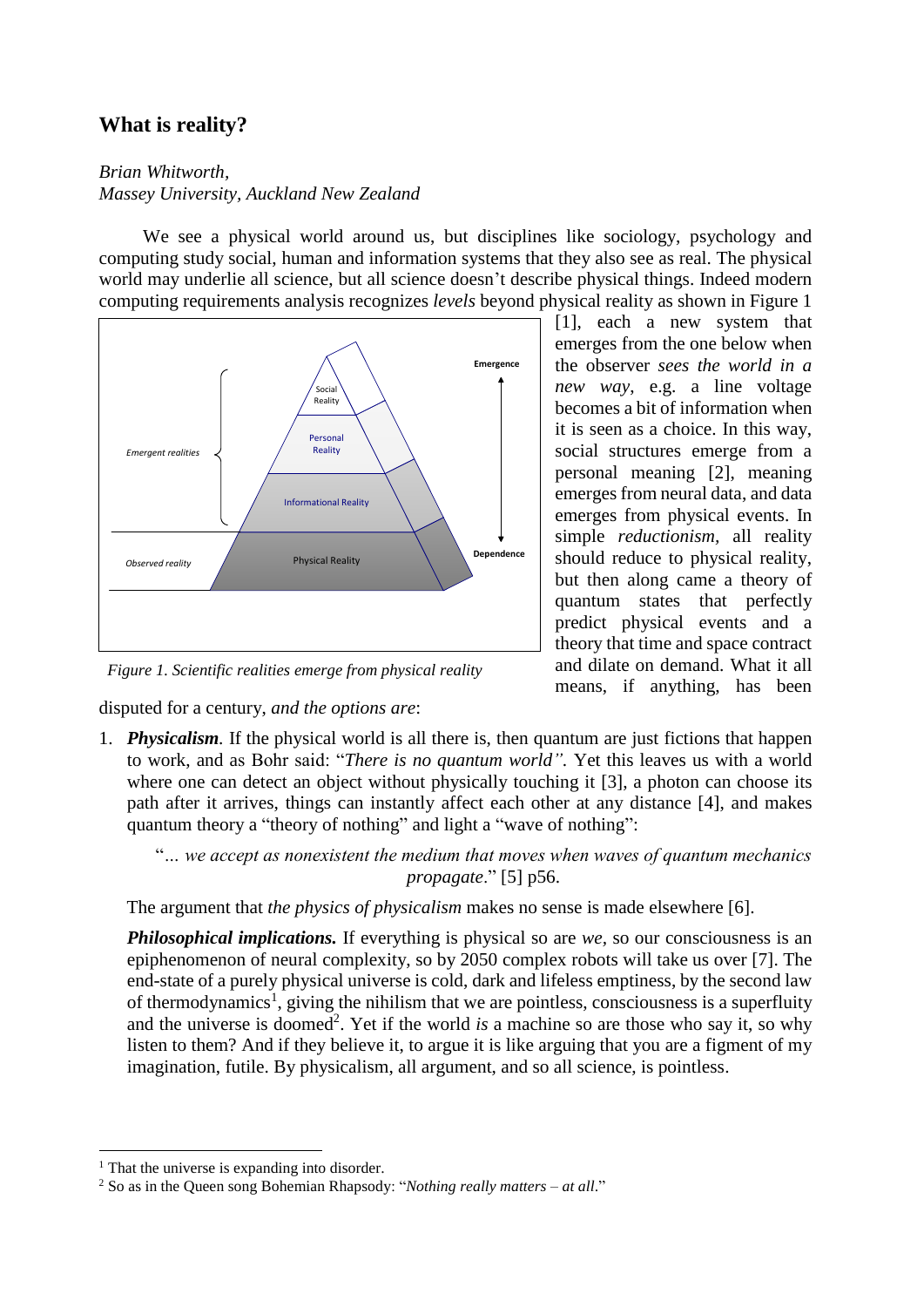2. *Dualism.* In this equally common view, the physical world is *not* everything as the *body* also has a *spirit,* a conscious part made of different stuff entirely. Yet how can *two* distinct realities interact? How can praying to a distant heaven alter the physical laws here on earth?

*Philosophical implications.* Dualism can attribute heaven, hell, a spirit world, miracles or the paranormal to another world that will be revealed only when we die. Yet it gives a *God of the gaps,* whose domain is only areas that science has not yet advanced into.

- 3. **Virtualism.** Beyond the hopelessness of physical realism and the faith of dualism lies another option that at first seems quite unlikely – that the physical world is a *virtual construct* generated on demand by quantum processing<sup>3</sup>. Framed as the *virtual reality conjecture* it is testable by science, but a virtuality can arise in many ways:
	- a. **The Matrix option** *(physical virtualism).* In the movie *The Matrix,* a physical world apart created a virtual construct indistinguishable from a physical world to its inhabitants (Figure 2), as intelligent machines wrote the code, set the initial conditions, then ran it on a *really big computer*. The issues facing this view are:



i. *Performance*. Physical computers can't generate even simple quantum

outcomes - to handle the quantum processing of even a few molecules:

"… *would need more memory space that there are atoms in the universe as a whole, and would take more time to complete the task than the current age of the universe.*" (Lloyd, 2006) p53.)"

A finite program can simulate any output by the Church-Turing thesis [8] and quantum theory specifies the output, so a universe of universes *could* generate ours, or our virtual time could be stopped and restarted, so a second

*Figure 2. Physical reality emerges from another physical reality*

of our time *could* take a billion years to process, but it is unlikely.

ii. *Quantum compatibility.* Quantum states don't act in physical ways, as they:

*"… appear and disappear in a way that physical states can't, entangled quantum entities ignore the speed of light constraint, quantum entities tunnel past barriers no physical particle can pass ….*" [Chap 1, p6.](http://brianwhitworth.com/BW-VRT1.pdf)

If what quantum theory describes is physically impossible, physicality cannot be its base*.* Physical operations just can't do what quantum states do.

<sup>&</sup>lt;sup>3</sup> For this argument, see [here](http://brianwhitworth.com/BW-VRT1.pdf)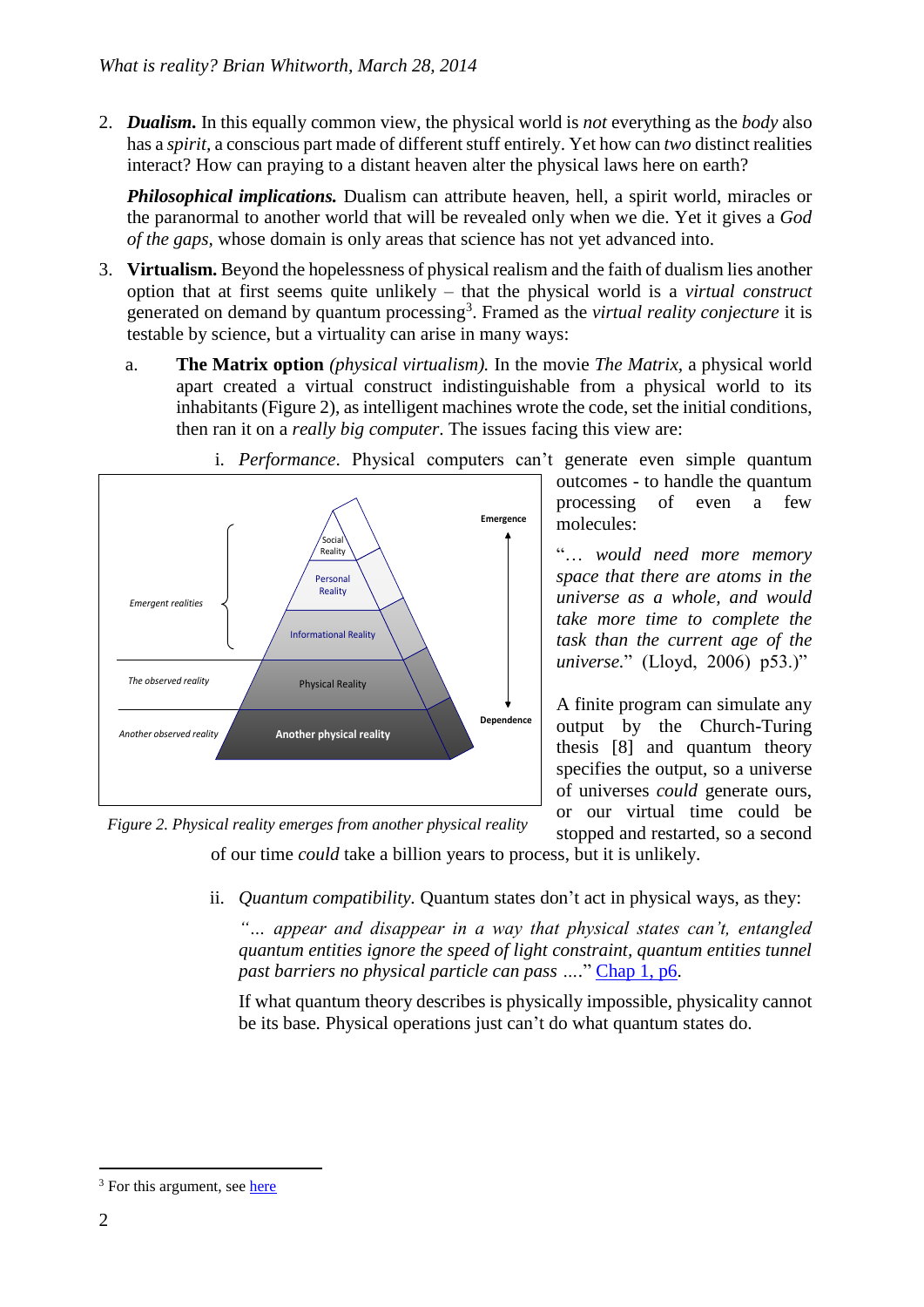- iii. *Infinite regress.* If the physical world is by its nature virtual, the other physical world generating it would also need another one below it, and so on, giving a "turtles all the way down" problem<sup>4</sup>.
- iv. *Consciousness.* The consciousness of players in the Matrix came from people plugged into data streams in a battery farm in another world. This just defers the issue of where consciousness come from to that world.
- v. *Explanatory power*. That our physical world is created by another physical world just like it adds no new knowledge to what we already know.

*Philosophical implications.* In this view, our virtual reality is run by another world of machines, aliens or beings from the future (even us). Yet why would advanced beings on a virtual trip visit this world of suffering? Unless it is a reform facility where we get a debrief when we die (the last judgement), then are either sent back (reincarnate), retire to a rest home (heaven) or get penal servitude (hell). As anyone can make up any story they like, the reader can believe as they wish.



*Figure 3. Physical reality emerges from an information reality*

b. *The simulation option (information virtualism)*. Here a stand-alone program whose base is irrelevant *simulates* the physical world in all its detail (Figure 3). Classical programs can simulate quantum logic gates so in theory quantum collapse, entanglement and superposition *could* be classical processing in another context. The issues now are:

i. *Performance*. In theory, the difference between classical and quantum processing is just degree, but even to process one electron whose quantum wave spreads over a galaxy and collapses to a random point is beyond our best super-

computers<sup>5</sup>. If a ton of earth came over a wall we couldn't see beyond and our only tool was a teaspoon, we might think that many teaspoons did it, but the more likely answer is a dump-truck. Classical processing with its bit-teaspoon explains quantum mechanics *in theory* but not *in practice*<sup>6</sup>.

ii. *Quantum compatibility.* Classical processing is based on the *bit*, a choice of one of two physical states, while quantum processing is based on a *qubit* that

<sup>&</sup>lt;sup>4</sup> In an apocryphal story, a scientist lecturing that the physical universe depended on nothing else was challenged by a little old lady who said it was on the back of a giant turtle. He laughed, and asked her what the turtle was standing on, but got the reply "*Sonny, it's turtles all the way down*". In this analysis, that answer fails.

<sup>&</sup>lt;sup>5</sup> A Milky Way volume of 1.6 x10<sup>60</sup> cubic meters divided by a Planck volume of 4.2 x10<sup>-105</sup> cubic meters is about 551 bits, which for a  $10^{-43}$  seconds Planck time is over  $5x10^{45}$ Hertz of processing power for one quantum event. As our best supercomputers are only just breaking the PetaHertz barrier  $(10^{15}$ Hertz), to calculate even the simplest quantum processes takes months or even years.

<sup>6</sup> As Yogi Berra said: *"In theory, there is no difference between theory and practice. In practice, there is."*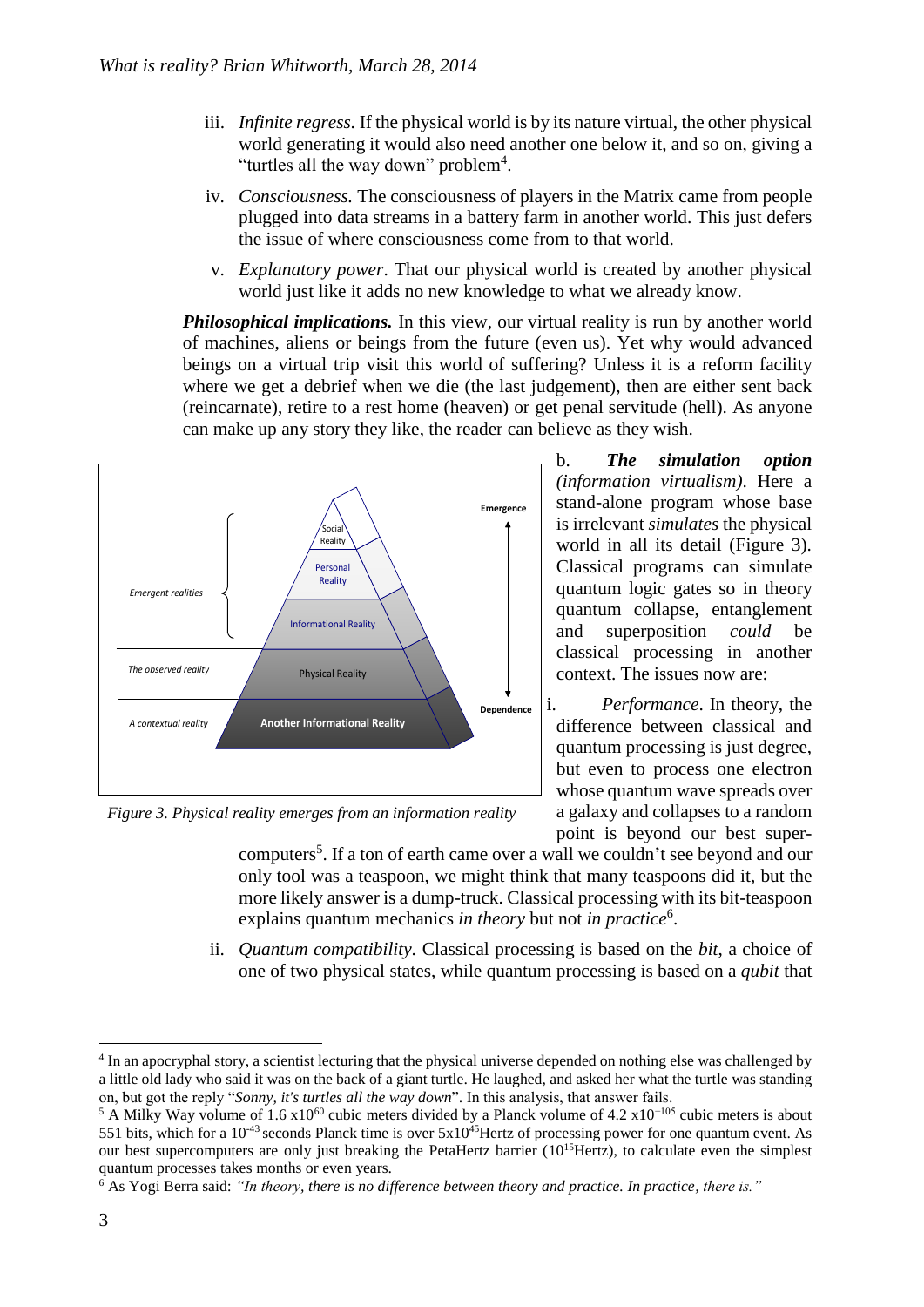can be two physical states at once. Classical processing can *emulate* quantum processing but not *be* it, because it is implemented differently.

- iii. *Infinite regress.* Software specified abstractly it is just symbols, like Egyptian hieroglyphics, until implemented. A classical bit only exists relative to a *state not chosen,* so every set of bits has an implementation context [9].Processing *by definition* changes information that *by definition* implements states, so the bottom of Figure 3 needs a level below it, giving an infinite regress.
- *iv. Consciousness.* If everything is software, consciousness must arise when it reaches a certain level of complexity, but no evidence at allsupports this view.
- v. *Explanatory power*. Saying a simulation describes reality if it works but tweaking it when it doesn't isn't science, as the standard model forgot [\(Chap](http://brianwhitworth.com/BW-VRT4.pdf)  [4.6.4\)](http://brianwhitworth.com/BW-VRT4.pdf). That a classical simulation can emulate *some* quantum events is not a testable scientific theory.

*Philosophical implications.* A simulation implies a designer, who devised the rules, wrote the code, set some parameters "just right" [10] then booted it up at the big bang to run ever since, with perhaps the odd miracle or saint tweak. If all is software the paranormal is possible if we alter the code. I can be uploaded<sup>7</sup> to my own virtual heaven with spouse and kids at my age of 35, or even with the 72 virgins the Hadith writers added to Islam. Yet isn't a virtual heaven also a fake heaven? And if we upload and download minds, isn't a copy of me by definition not me? Isn't a world of code just as mechanical as any physical machine? Did the great coder start it up



*Figure 4. Physical reality emerges from a universal mind*

and walk away for 13.8 billion of our years, like an absentee landlord, or watch it the whole time like the ultimate voyeur? If our world was a *beta release,* do later versions have improved rules like *not* rewarding evil? As anyone can take any view, the reader can believe as they wish.

c. *The universal mind option (mind virtualism).* Did a *universal mind,* like ours but much bigger, create reality as a multi-person dream<sup>8</sup> (Figure 4)? In psychology, our brain constructs reality and in quantum theory, physical events don't exist until observed, so is a

universal mind of mystic traditions like the Vedas feeding us a great dream? Are we just reality data channels on a universal broadcast? The issues now are:

- i. *Performance.* A higher mind feeding billions of beings a storyboard of a universe of billions of galaxies interacting for billions of years is a multi-user dream of staggering proportions. How is consistency maintained?
- ii. *Quantum compatibility.* If we are dreaming, the universal mind can just say "be" and it is, so why invent quantum states? Or does it *tailor* its detail,

 $\overline{a}$ <sup>7</sup> Se[e http://en.wikipedia.org/wiki/Mind\\_uploading](http://en.wikipedia.org/wiki/Mind_uploading)

<sup>8</sup> For example, see Harun Yahya's claims.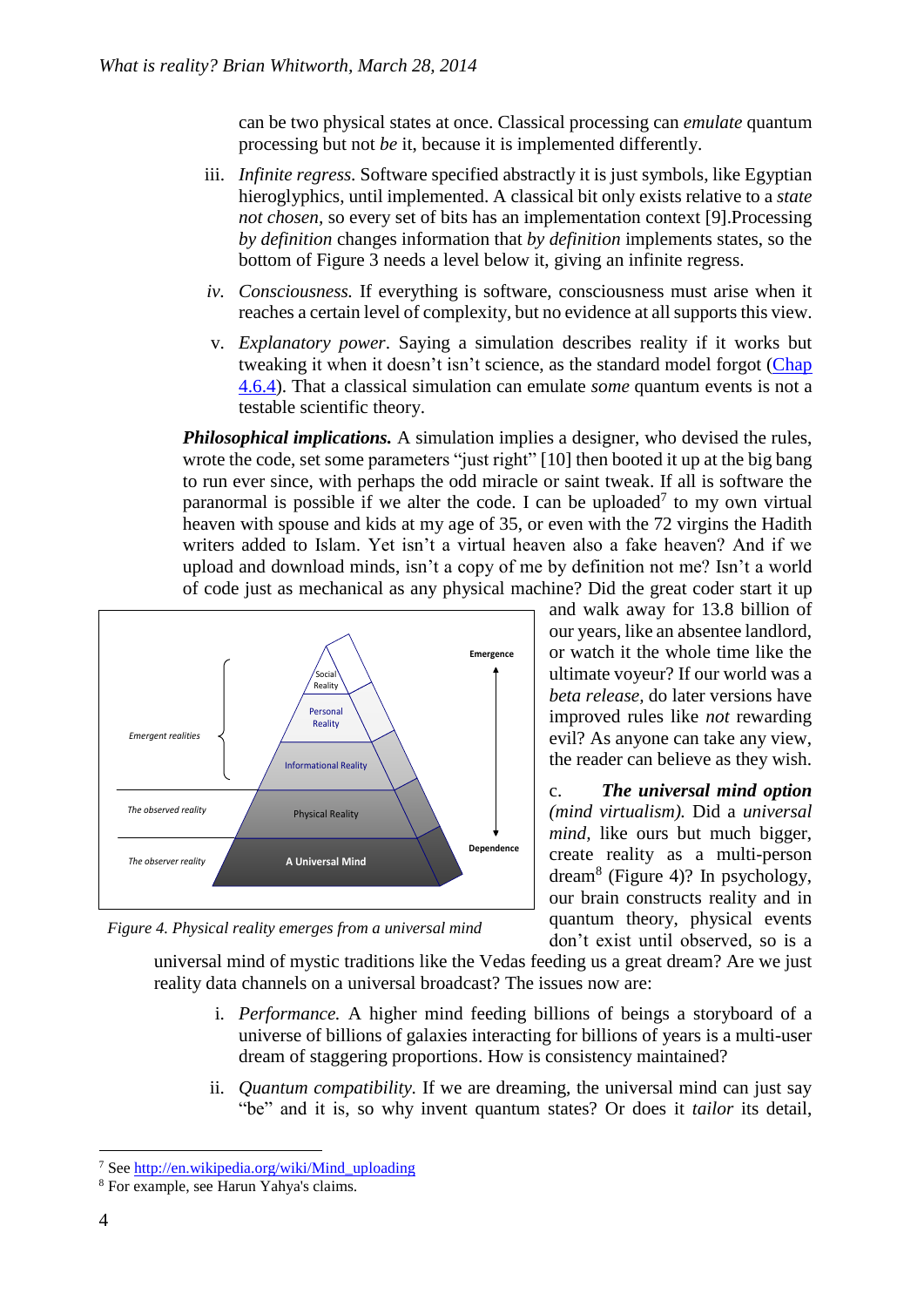inventing dinosaurs when we find fossils and new particles when we build accelerators, like a parent making up a fairy story to a child?

- *iii. Consciousness.* If you and I are dreamers what about dogs or insects? To a psychopath *people* are unreal, so is killing an *insect* like that? In our games, avatar pixels represent people but *non-player characters* (NPCs) are empty pixels, not occupied by any being. What in our world is like that? If as Rumi said: "*I was a mineral that became a plant that became an animal that is now a man*", when in that evolution was consciousness added? Each of us is from a fertilized egg that divided, so unless one-celled amoebae are conscious<sup>9</sup>, when did the growing aggregate of cells become conscious?
- iv. *Explanatory power*. If we are dreaming, consistency requires a basic rule-set that say includes Newton's laws, but that causality needn't actually occur, as it does in a simulation, but only *appear* to occur, as it does in a movie. Yet for that reason, a rule-set made-up after the fact to match what is observed cannot predict anything new.

*Philosophical implications.* A multi-player dream world is still a *fake.* Even if a law of karma feeds our past acts back to us in the future, what we do doesn't really matter. And why would a supreme mind torture itself with the nightmare of our world, of disease, murder and tragedy? If I dreamt up a world, it would be better than this one! That some great being invented a fantastic story to fool us all is an unlikely anthropomorphism<sup>10</sup>,



*Figure 5. Physical reality emerges from quantum reality*

but again anyone can make up what they want after the fact.

d. *Virtual realism (pure virtualism).* Is that a primordial quantum reality generates physical reality but does not itself derive from it in any way (Figure 5). In this *cosmic paganism*, what we call the "big bang" was the primal *observer* interacting with itself to generate the *observed,* as a virtual construct (Figure 6). The details are given elsewhere (Annex A), but both quantum theory and relativity *assume* an observer, as a wave function must be observed to collapse and all movement is in an observer frame of reference. One reality providing both the observer

and the observed is all that is needed for a reality like ours to begin. The *interaction* we call physical reality then evolved from light into matter into life into sentient beings like us in an *unbroken sequence of events*, with no external intervention or formal design. Speculation beyond the observer and the observed, on other worlds, programmers or super minds, is imagination, but *reverse engineering physical reality* is not making things up, because it must fit what is seen in a consistent model, where quantum theory describes

 $\overline{a}$ <sup>9</sup> If so, does the universal mind get bored?

<sup>&</sup>lt;sup>10</sup> The *anthropic principle*, that the universe we are in must be compatible with humans, is a truism, but to say that what we see must be objectively real because *we* see it is an *anthropomorphism*.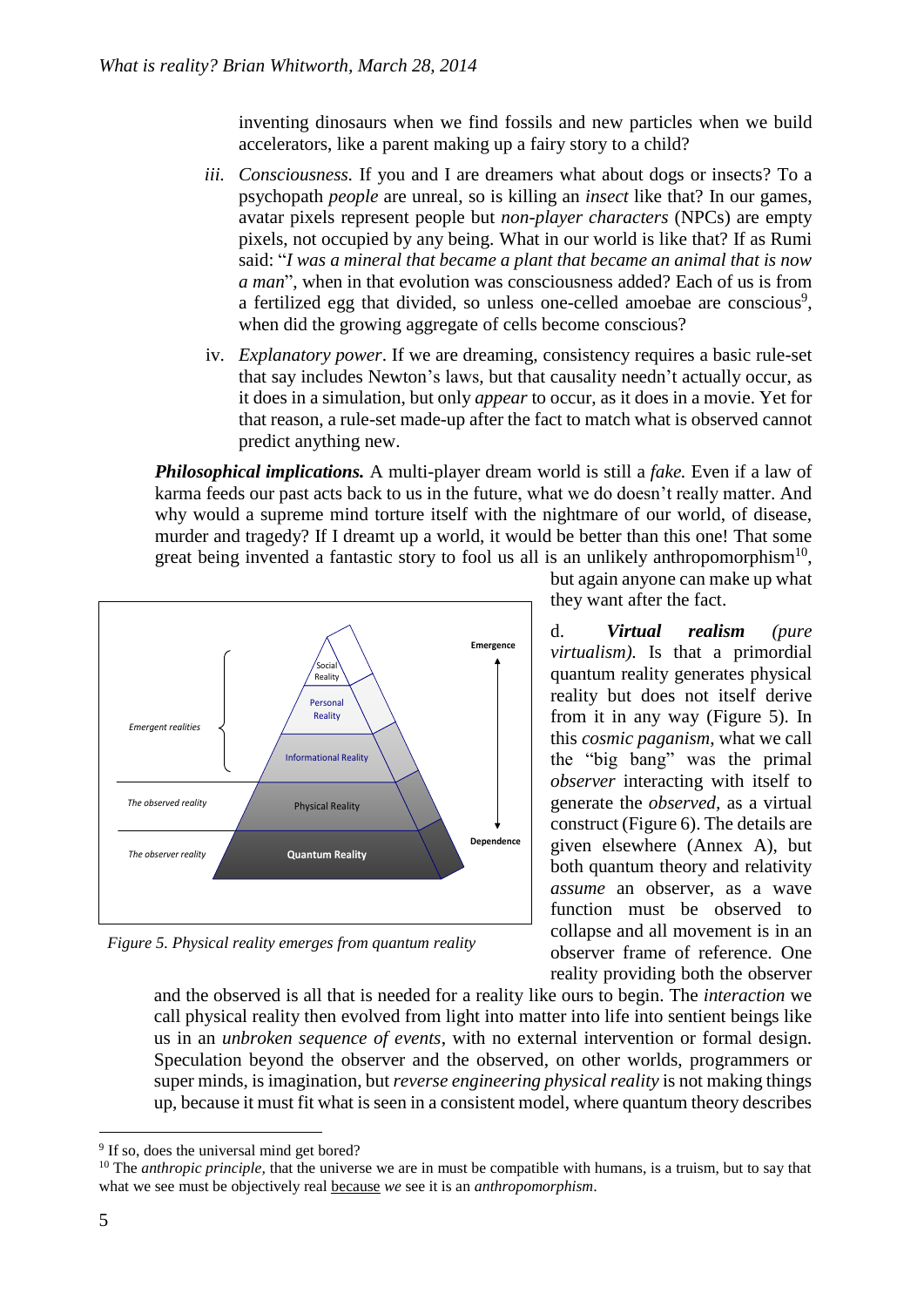the particle "applications" and relativity theory their time and space "operating system". The previous issues are now resolved as follows:

- i. *Performance.* A non-physical quantum quintessence isn't subject to physical limits, so quantum (not classical) processing in a client-server link *can* create the information we call the physical world.
- ii. *Infinite regress*. A non-physical network has no physical regress, quantum processing has no contextual regress as the qubit of its processing is context free [\(Ch 2.2.1\)](http://brianwhitworth.com/BW-VRT2.pdf), and an observing reality has no observer regress.
- iii. *Quantum compatibility.* Quantum states as program waves can spread on a network to overload it, causing a reboot that the collapse of the wave function describes, where quantum programs merge and reallocate their processing. The equations are the same, but now quantum theory is no fiction.



*Figure 6. A quantum reality sees itself*

*iv. Consciousness*. This model derives the observed from the observer, not vice-versa, so consciousness always was but the physical only exists if observed so every electron is a "player". The rationale is Conway's free will theorem, that *if any part of the universe has free will it all does, but if any part doesn't, then none of it does* [11]. In this view, everything is conscious in its own way, and there are no empty pixels at all.

v. *Explanatory power*. Reverse engineering physicality begins as a post-facto model, but over time it gives the testable predictions that:

a)Matter evolved. The model derives quarks and leptons from photons colliding, which the standard model doesn't allow. It predicts that

when we collide extreme light we will get matter<sup>11</sup> [\(Ch4\)](http://brianwhitworth.com/BW-VRT4.pdf).

b)There is no Higgs. It rejects the medieval fiction that like creates like and so mass must create mass. The massive Higgs particle cannot by quantum theory be a boson [12], so it will be found to be a high order meson.

c)Empty space is null processing. If empty space were nothing it could not "curve", exert pressure or generate matter, as it does. The standard model has no null particle, so it fills dynamic space with invisible fields and virtual agents. If space is null processing, like a screen that is blank but still "on" and refreshing, there is no need for the current fields upon fields.

This model accepts the standard model's equations, but sees its invisible fields and virtual particles as a post-hoc fantasy on a scale not seen since Ptolemy's epicycles [13].

### *Philosophical implications*

A reverse engineered model has fewer options for speculation than usual, as it has:

i. *No elsewhere.* There is no "other" place for a program, programmer or data of a virtual reality to reside. There is no uploading if there is nowhere to upload to.

 $11$  In current theory, photons, being bosons, cannot collide. In this model, photons, being processing, can in the extreme case collide, to create matter that appears to be static because it is a recurring program reboot.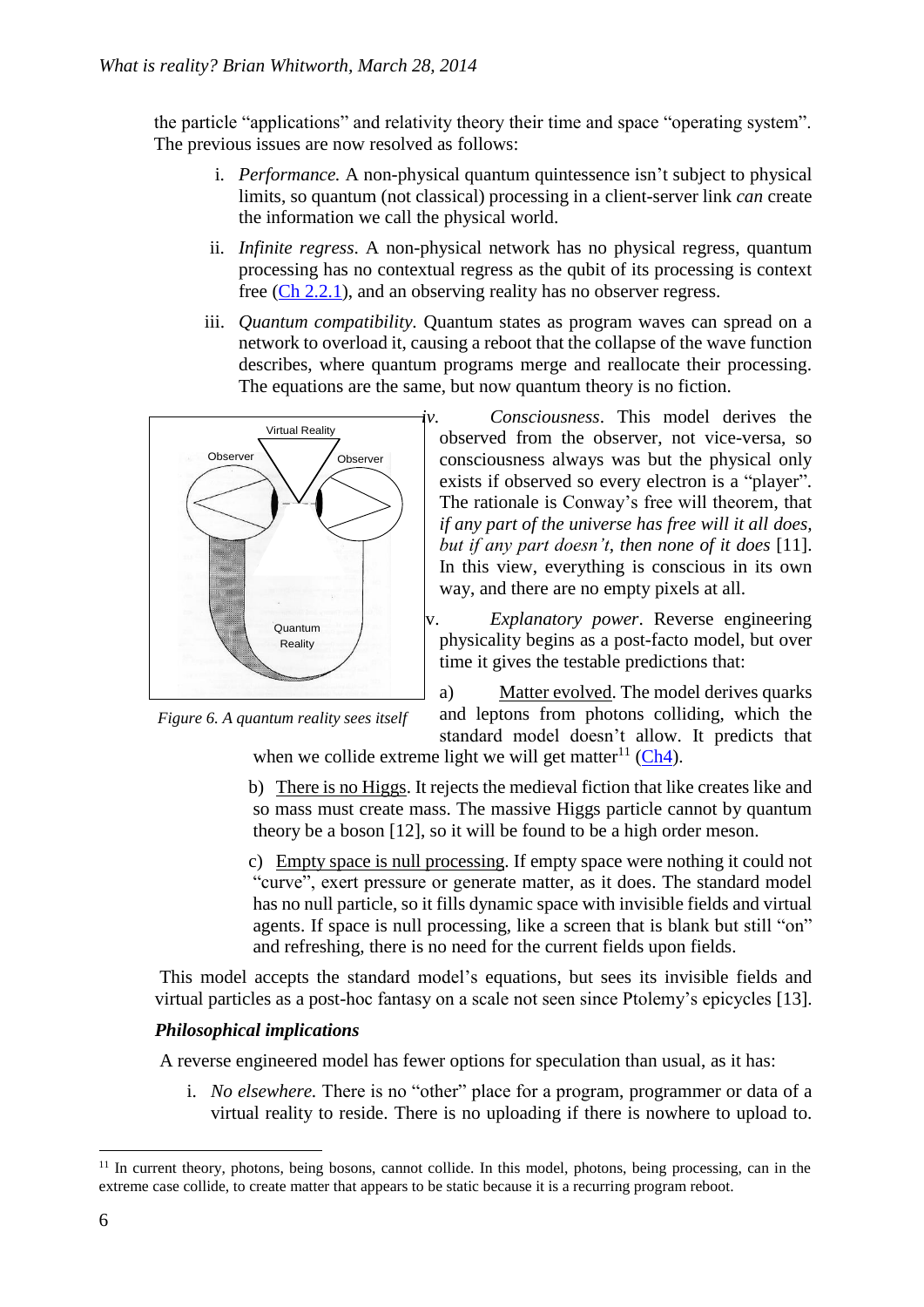There is no heaven if there is nowhere else for it to be. Yet if this quantum flux stopped, mountains, seas and sky would vanish instantly like a movie that is done.

- ii. *No conditions*. Is our universe just right for life by chance or did a benign creator make it so [10]? In this model, the first event was when a grid node "moved", to become *the first photon in the first space*. The ensuing chain reaction (inflation) created all the free energy of our universe, then the expansion of space healed the rip. Everything came from one event, so there was no pre-set design, but neither was it an accident, as a repeat would give the same laws of physics.
- iii. *No control*. Like an orchestra with no conductor, each node in this network does its own thing. Von Neumann computers have a central processing unit (CPU) to keep time and direct events, but this system, like the Internet, the human brain and democracy, is *decentralized* [14].

|                                                                            | <b>Traditional Views</b> |                | <b>Virtualism</b>       |                             |                   |                    |
|----------------------------------------------------------------------------|--------------------------|----------------|-------------------------|-----------------------------|-------------------|--------------------|
| <i><b>Question</b></i>                                                     | Physical<br>Realism      | Dualism        | Matrix<br><i>Option</i> | Simulation<br><i>Option</i> | Universal<br>Mind | Virtual<br>Realism |
| Does the<br>physical<br>world self-exist?                                  | Yes                      | Yes            | N <sub>o</sub>          | N <sub>o</sub>              | N <sub>o</sub>    | N <sub>o</sub>     |
| Are there two self-<br>existing realities?                                 | No                       | Yes            | N <sub>o</sub>          | N <sub>o</sub>              | N <sub>o</sub>    | N <sub>o</sub>     |
| classical<br><b>Does</b><br>bit<br>processing generate<br>physical events? | N <sub>o</sub>           | N <sub>o</sub> | Yes                     | Yes                         | N <sub>o</sub>    | N <sub>o</sub>     |
| Do quantum waves<br>spread and collapse<br>as quantum theory<br>says?      | N <sub>o</sub>           | N <sub>o</sub> | N <sub>o</sub>          | Yes                         | N <sub>o</sub>    | Yes                |
| Is there a world apart<br>from our experience?                             | N <sub>o</sub>           | Yes            | Yes                     | Yes                         | Yes               | N <sub>o</sub>     |
| Does consciousness<br>"emerge" from what<br>is not conscious?              | Yes                      | N <sub>o</sub> | N <sub>o</sub>          | Yes                         | N <sub>o</sub>    | N <sub>o</sub>     |
| Do physical events<br>have<br>non-physical<br>causes?                      | N <sub>o</sub>           | Yes            | Yes                     | Yes                         | Yes               | Yes                |
| Can this view predict<br>new physical facts?                               | Yes                      | N <sub>o</sub> | N <sub>o</sub>          | Yes                         | N <sub>o</sub>    | Yes                |

*Table 1. How various views of reality answer key questions*

iv. *No mistakes.* If I choose option A over B and it fails, it is a mistake, but if an *evolution* takes options A and B and one fails, it isn't an error if the other doesn't fail, and if both fail nothing else was possible. Quantum processing tries every possible option before each physical event, to give *the best of all possible*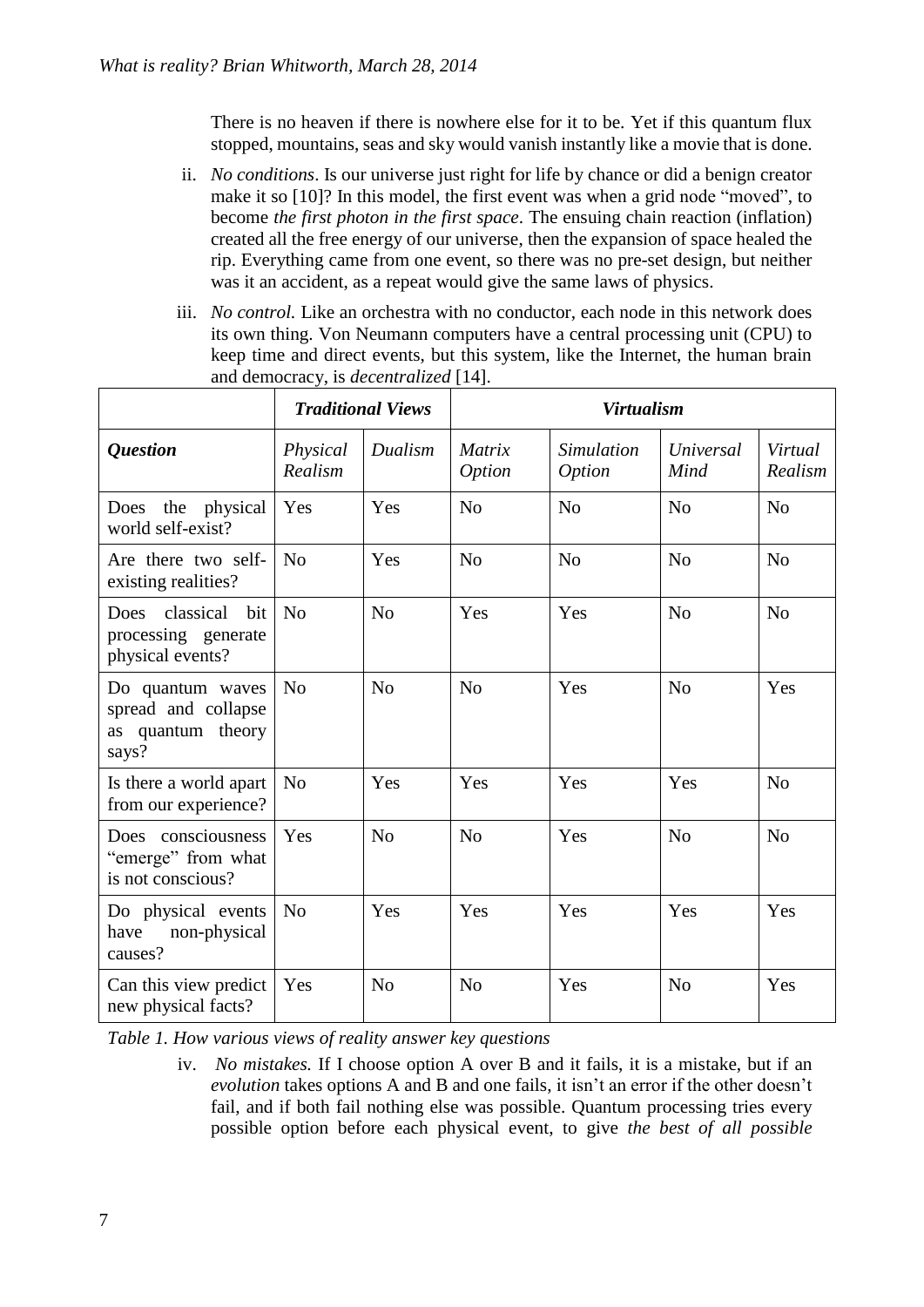*worlds*<sup>12</sup>. If the evolution of light into matter preceded the evolution of life by billions of years, that the latter gave us is not "*improbability on a colossal scale*" as Dawkins says, but rather built into the origins of our universe.

#### *Conclusions*

Table 1 compares the previous theories on key reality questions. In physical realism the physical world is as it seems - self-contained and self-sufficient. Dualism agrees, but also offers the hope of a reality beyond the machinery of physicality. In contrast, virtualism in general sees the physical world as a construct generated on demand, rather than being real in itself.

In the Matrix option another physical world creates ours, the simulation option uses processing and the universal mind option uses a great thought. In virtual realism, what creates reality isn't physical states, bit states or mental states. As in the Matrix option, the physical world *mediates* reality*,* as an email mediates a person, but there is no "other" physical world. What we see is an *interface* to the real world, not a picture of it. As in the simulation option we see a processing output, but quantum processing only generates the conceivable outcomes - an observer outside the calculation *chooses* one to be physical reality. As in the mind option, a first existence did indeed divide, but into photons not minds. The latter evolved into matter, plants, animals and us in a seamless progression, with no need to draw arbitrary lines on the continuity of evolution.

No voyeur is watching from on high, but if everything is observing everything else nothing is hidden. No fixed record is needed if the physical world *is* the system database. A virtual reality is not fake if it is the *only way* a reality like ours can start. There is no heaven but here and now, no program but our choices, no programmer but "I", and no controls but the construct. Our reality can't be saved, uploaded or rerun, because:

*"The moving finger writes, and having writ moves on, nor all thy piety nor wit can lure it back to cancel half a line."*

The two great movements of humanity, religion and science, address the two great questions, "*Who am I*?" and "*What is reality?*" The contribution of this model is to make them both the same question, as it puts reality behind us as well as before us. It suggests that we are outside a virtual world looking in, as well as inside a physical world looking out.

### **References**

- [1] B. Whitworth and A. Ahmad, *The Social Design of Technical Systems: Building technologies for communities*. The Interaction Design Foundation, 2013.
- [2] J. Bone, "The social map and the problem of order: A re-evaluation of 'Homo Sociologicus,'" *Theory Sci.*, vol. 6, no. 1, 2005.
- [3] P. G. Kwiat, H. Weinfurter, T. Herzog, A. Zeilinger, and M. A. Kasevich, "Interaction-free Measurement," *Phys Rev Lett*, vol. 74, p. 4763, 1995.
- [4] A. Aspect, P. Grangier, and G. Roger, "Experimental Realization of Einstein-Podolsky-Rosen-Bohm Gedankenexperiment: A New Violation of Bell's Inequalities," *Phys. Rev. Lett.*, vol. 49, no. 2, pp. 91–94, 1982.
- [5] R. B. Laughlin, *A Different Universe: Reinventing physics from the bottom down*. New York: Basic Books, 2005.
- [6] B. Whitworth, "The emergence of the physical world from information processing," *Quantum Biosyst.*, vol. 2, no. 1, pp. 221–249, 2010.
- [7] R. Kurzweil, *The Age of Spiritual Machines*. Toronto: Penguin Books, 1999.
- [8] M. Tegmark, "The Mathematical Universe," in *Visions of Discovery: Shedding New Light on Physics and Cosmology*, R. Chiao, Ed. Cambridge: Cambridge Univ. Press, 2007.

<sup>&</sup>lt;sup>12</sup> Where an optimist is one who believes this is the best of all possible worlds, and a pessimist fears it is so.